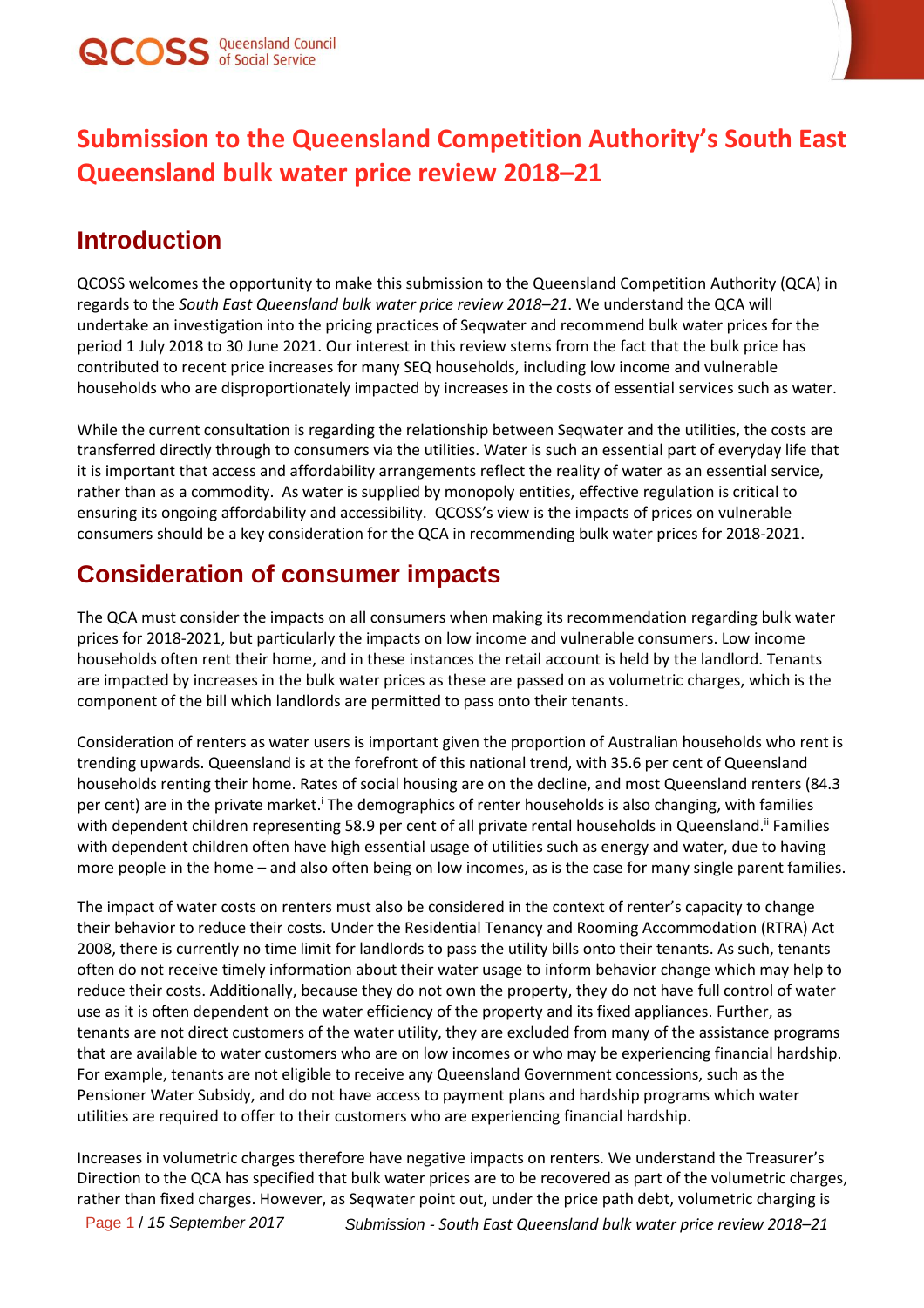

highly sensitive to the revenue impacts of reduced demand. It also disproportionally affects low income households who rent. QCOSS considers that the QCA must consider the disproportionate impact that increases in water usage charges have on low income households who rent in this review.

QCOSS does not believe encouraging residents to use more water resources is an appropriate response to repay the Price Path Debt. This only adds further costs to the very consumers who are already struggling to afford it. Households on low incomes are most at risk to cost of living pressures because of increases to essential items, such as utilities. The Australian Bureau of Statistics' national data also reveals that average household incomes have fallen over the past two years.

Over the last number of years, QCOSS has made several recommendations to the Queensland Government on actions that could help to alleviate the impact of rising water usage charges on renters. These include:

- Extending eligibility for concession to renters who pay for water costs;
- Improving the protections for tenants who pay for water costs by requiring landlords to pass water bills onto tenants within 30 days of receiving the bill from the water utility;
- Reinstating requirements on water utilities to provide tenants with water consumption information to occupiers in tenanted properties to inform them about their water use and help to track and facilitate behavior change to reduce costs where possible.

As part of its investigations, we encourage the QCA to investigate the impacts of increases in the bulk water price on all consumers, including renters, and consider options for how the bulk water price increases can be alleviated for the most vulnerable households.

## **Community Engagement**

It is important that the voices of Queensland water consumers are represented in this consultation and, given that water supply is an essential service, especially the voice of those experiencing poverty and disadvantage. While this review is in relation to what Seqwater charges its own customers, the SEQ water utilities, it is these utilities that supply water to the end users (e.g. residential and commercial customers). The ultimate customers, however, do not see Seqwater in the context of potential price rises, consumer pass through and consumer protections. Many of the issues are also technical in nature, making it difficult for consumers to participate. As such, there is a disconnect between Seqwater and the ultimate residential consumers in relation to the costs of water supplied, consumer prices and consumer protections.

What's missing is adequate engagement with final consumers, as occurred with the Water Security Plan. We would like to see more community engagement in the water sector to both give the opportunity for Seqwater to ensure it has fairness and equity for consumers in mind, as well as to ensure consumers and consumer advocacy organisations understand the role of Seqwater in setting prices and the process used. If consumers and consumer advocates do not understand the process Seqwater are using, they cannot be confident it's a fair process.

There is also growing recognition amongst governments and regulators that protecting the long-term interests of consumers requires input from consumers. There are examples from the energy sector of not just increased consumer engagement, but requirements that entities must demonstrate how they are considering the views of their consumers. For example, the Australian Energy Regulator (AER) considers the engagement undertaken by distribution businesses when reviewing their network revenues and prices. Importantly, also in the energy sector there is recognition of the necessity to fund consumer groups so they can engage effectively with energy entities. Consumer engagement plays an important role in economic regulation. It assists with greater transparency and information on the impact of entities' business decisions and prices on water users; it improves asymmetry of information and helps consumers make better choices; it reduces the potential for discriminatory behaviour by monopoly entities; and can counter abuses of market power such as gold plating